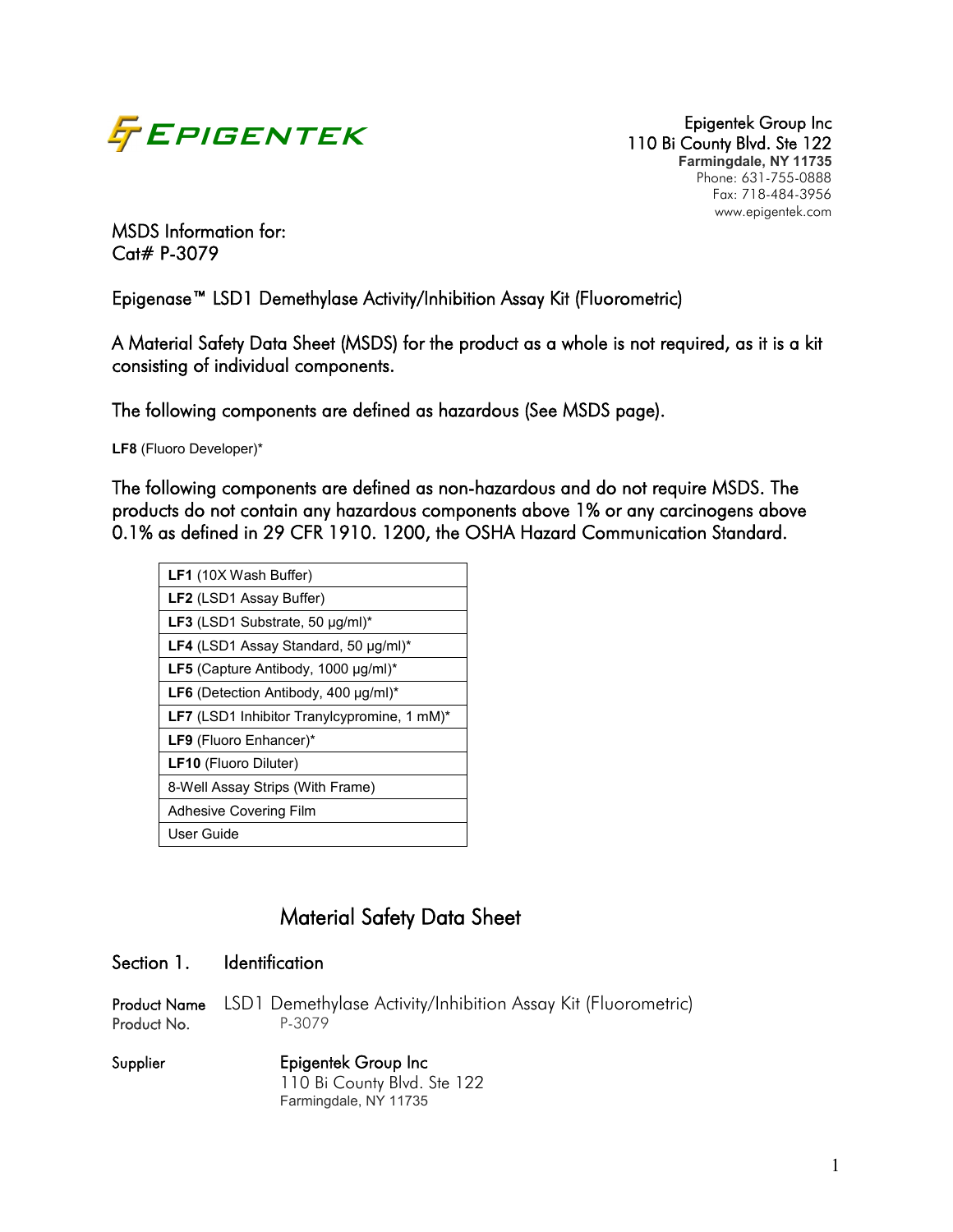Phone: 631-755-0888 Fax: 718-484-3956 www.epigentek.com

In Case of Emergency 631-755-0888

# Section 2. Composition, Information on Ingredients

#### Ingredient Name

LF8(Fluoro Developer)\*<br>Cas# 67-68-5

#### Section 3. Hazards Identification

Hazards May be harmful by inhalation, ingestion or skin absorption. Vapor or mist is irritating to the eyes, mucous membranes and upper respiratory tract. Causes skin irritation. May cause allergic respiratory and skin reactions.

Chronic Effects Overexposure may cause reproductive disorder(s) based on tests with laboratory animals.

## Section 4. First Aid Measures

If ingested, wash out mouth with water. Call a physician. In case of skin contact, flush with copious amounts of water for at least 15 minutes. Remove contaminated clothing and shoes. If inhaled, remove to fresh air. If not breathing give artificial respiration. If breathing is difficult, give oxygen.

In case of contact with eyes, flush with copious amounts of water for at least 15 minutes, assure adequate flushing by separating the eyelids with fingers.

# Section 5. Fire Fight Measures

| Extinguishing Media              | Water spray, carbon dioxide, dry chemical powder, polymer foam |
|----------------------------------|----------------------------------------------------------------|
| <b>Autoignition Temperature:</b> | Not applicable                                                 |
| Flash Point                      | Not available                                                  |
| <b>Explosion Limits</b>          | Not available                                                  |

#### Section 6. Accident Release Measures

General Information Use proper personal protective equipment as indicated in Section 8. Spills/Leaks Wear respirator, chemical safety goggles, rubber boots and heavy rubber gloves. Absorb onto vermiculite and hold for waste disposal. Ventilate area and wash spill site after material pickup is complete.

## Section 7. Handling and Storage

| <b>Handling</b> | Wear appropriate NIOSH/MSHHA approved respirator, chemical resistant     |
|-----------------|--------------------------------------------------------------------------|
|                 | gloves, safety goggles and other protective clothing. Mechanical Exhaust |
| reauired.       |                                                                          |
| Storage         | Store in a cool, dry place. Store in a tightly closed container          |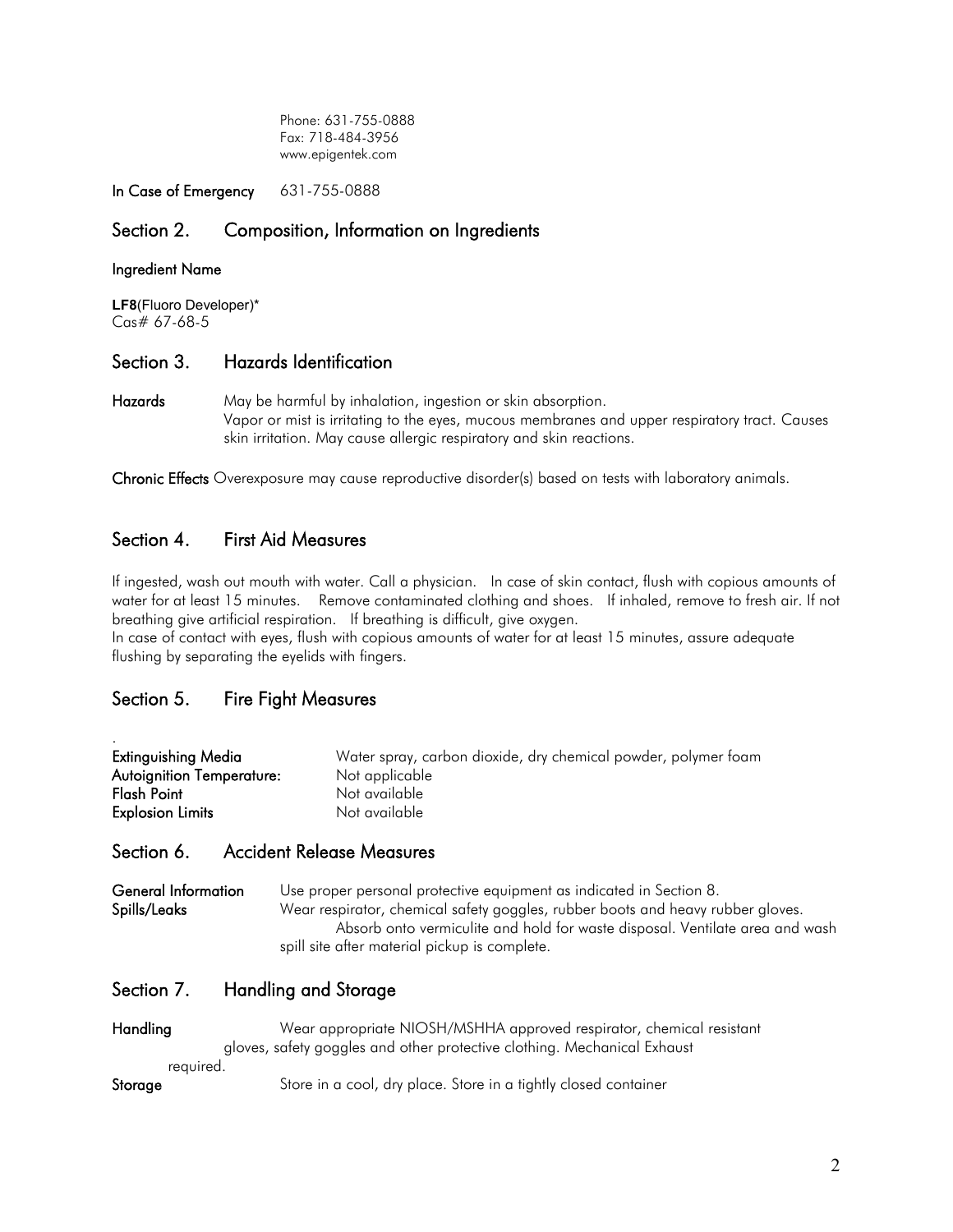# Section 8. Exposure Control and Personal Protection

| <b>Engineering Controls</b>                          | Use adequate general or local exhaust ventilation to keep airborne   |  |  |  |
|------------------------------------------------------|----------------------------------------------------------------------|--|--|--|
| concentrations below the permissible exposure limits |                                                                      |  |  |  |
| Eye                                                  | Wear safety glasses and chemical goggles if splashing is possible    |  |  |  |
| <b>Skin</b>                                          | Wear appropriate protective gloves to prevent skin exposure          |  |  |  |
| Clothing                                             | Wear appropriate protective clothing to minimize contact with skin   |  |  |  |
| <b>Respirators</b>                                   | Following the OSHA respirator regulations found in 29CFR 1910.134 or |  |  |  |
|                                                      | European Standard EN 149.                                            |  |  |  |

# Section 9. Physical and Chemical Properties

| <b>Physical State</b>           | Liquid             |
|---------------------------------|--------------------|
| Appearance                      | Clear faint yellow |
| Odor                            | distinct garlic    |
| pH                              | Not determined     |
| <b>Vapor Pressure</b>           | $0.42$ mmhg        |
| Viscosity                       | $0.002$ pas        |
| <b>Vapor Density</b>            | 2.7 g/L            |
| <b>Boiling Point</b>            | 189°C              |
| Freeze/Melting Point            | Not applicable     |
| <b>Specific Gravity/Density</b> | 1.1                |

# Section 10. Stability and Reactivity

| <b>Chemical Stability</b><br>Incompatibilities | Stable under normal handing procedures.<br>Acid chlorides, phosphorous halides, strong acids, strong oxidizing agents<br>and strong reducing agents |
|------------------------------------------------|-----------------------------------------------------------------------------------------------------------------------------------------------------|
| <b>Decomposition Products</b>                  | Toxic fumes of: carbon dioxide, nitrogen oxides and sulfur oxides                                                                                   |
| <b>Hazardous Polymerization</b>                | Has not been reported.                                                                                                                              |

# Section 11. Toxicological Information

| RTECS#          | PV6210000                            |
|-----------------|--------------------------------------|
| LD50/LC50       | Oral, rat: LD50 = 14500 mg/kg        |
| Carcinogenicity | Not listed by OSHA, ACGIH, IARC, NTP |

#### Section 12. Ecological Information

No information available

### Section 13. Disposal Considerations

Dispose of in a manner consistent with federal, state, and local regulations

# Section 14. Transport Information

No information available

## Section 15. Regulatory Information

US FEDERAL listed on the TSCA inventory.